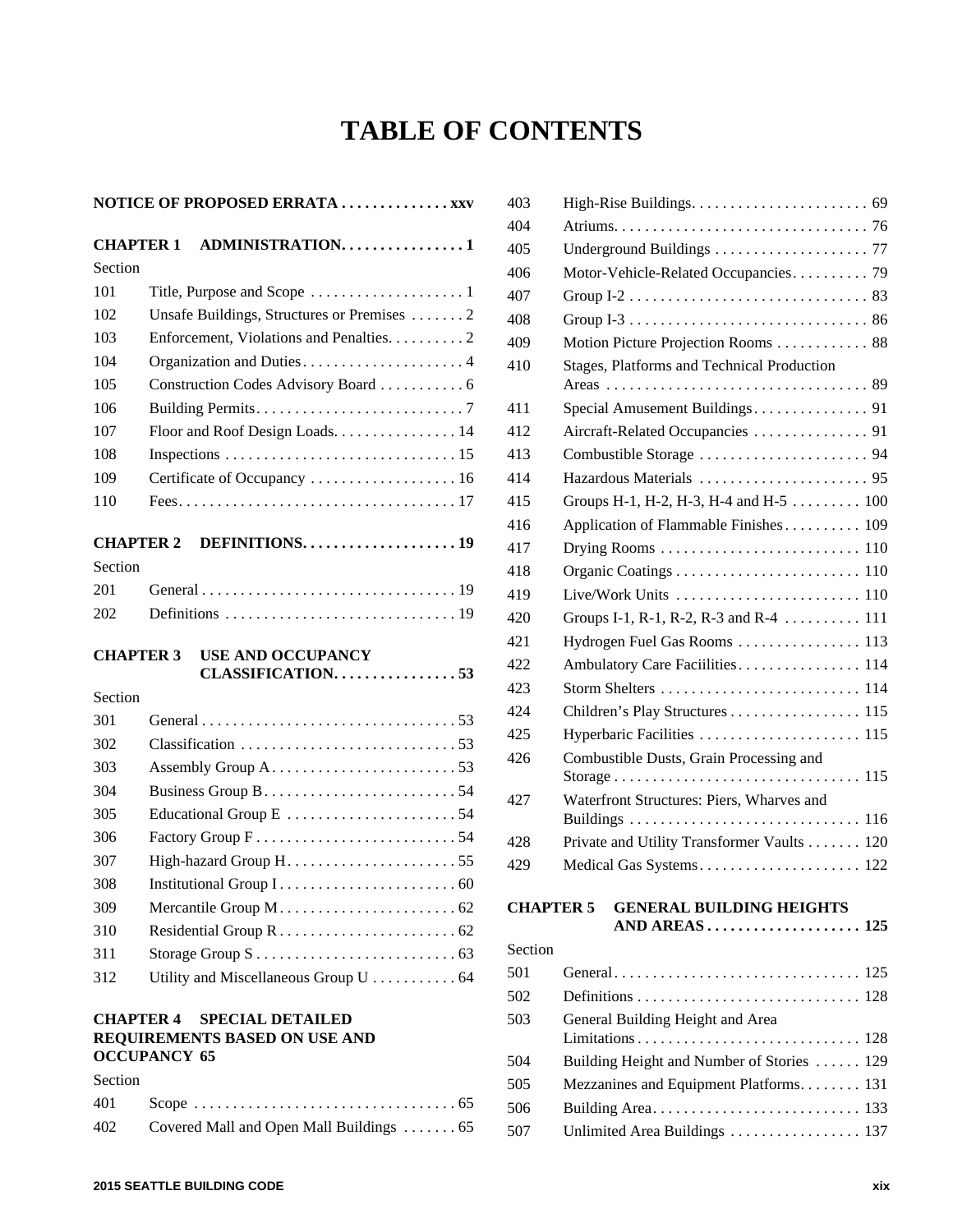#### **TABLE OF CONTENTS**

| 508              |                                                                                              |
|------------------|----------------------------------------------------------------------------------------------|
| 509              |                                                                                              |
| 510              | Special Provisions  142                                                                      |
|                  |                                                                                              |
| <b>CHAPTER 6</b> | <b>TYPES OF CONSTRUCTION  145</b>                                                            |
| Section          |                                                                                              |
| 601              |                                                                                              |
| 602              | Construction Classification  145                                                             |
| 603              | Combustible Material in Types I and II                                                       |
|                  |                                                                                              |
| <b>CHAPTER 7</b> | <b>FIRE AND SMOKE PROTECTION</b>                                                             |
|                  |                                                                                              |
| Section          |                                                                                              |
| 701              | General $\ldots$ $\ldots$ $\ldots$ $\ldots$ $\ldots$ $\ldots$ $\ldots$ $\ldots$ $\ldots$ 151 |
| 702              |                                                                                              |
| 703              | Fire-Resistance Ratings and Fire Tests  151                                                  |
| 704              | Fire-Resistance Rating of Structural                                                         |
|                  |                                                                                              |
| 705              |                                                                                              |
| 706              |                                                                                              |
| 707              |                                                                                              |
| 708              |                                                                                              |
| 709              |                                                                                              |
| 710              |                                                                                              |
| 711              | Floor and Roof Assemblies  166                                                               |
| 712              |                                                                                              |
| 713              |                                                                                              |
| 714              |                                                                                              |
| 715              | Fire-Resistant Joint Systems. 174                                                            |
| 716              |                                                                                              |
| 717              | Ducts and Air Transfer Openings. 181                                                         |
| 718              |                                                                                              |
| 719              | Fire-Resistance Requirements for Plaster  187                                                |
| 720              | Thermal- and Sound-Insulating Materials 188                                                  |
| 721              | Prescriptive Fire Resistance 189                                                             |
| 722              | Calculated Fire Resistance 212                                                               |
|                  |                                                                                              |
| <b>CHAPTER 8</b> | <b>INTERIOR FINISHES241</b>                                                                  |
| Section          |                                                                                              |
| 801              |                                                                                              |
| 802              |                                                                                              |
| 803              |                                                                                              |
| 804              |                                                                                              |

805 Combustible Materials in Types I and II

Construction . . . . . . . . . . . . . . . . . . . . . . . . . . . . 244

| 806 Decorative Materials and Trim  244 |  |
|----------------------------------------|--|
|                                        |  |
|                                        |  |

### **CHAPTER 9 FIRE PROTECTION SYSTEMS . . . 247**

Section

| 901 |                                                                     |
|-----|---------------------------------------------------------------------|
| 902 |                                                                     |
| 903 | Automatic Sprinkler Systems  248                                    |
| 904 | Alternative Automatic Fire-Extinguishing                            |
| 905 |                                                                     |
| 906 | Portable Fire Extinguishers  260                                    |
| 907 | Fire Alarm and Detection Systems  262                               |
| 908 |                                                                     |
| 909 |                                                                     |
| 910 | Smoke and Heat Removal  285                                         |
| 911 | Fire Command Center $\ldots \ldots \ldots \ldots \ldots \ldots$ 286 |
| 912 | Fire Department Connections  287                                    |
| 913 |                                                                     |
| 914 | Emergency Responder Safety Features 289                             |
| 915 | Carbon Monoxide Detection 289                                       |
| 916 | Emergency Responder Radio Coverage  290                             |
|     |                                                                     |

# **CHAPTER 10 MEANS OF EGRESS. . . . . . . . . . . . . 291**

Section

| 1001 |                                              |
|------|----------------------------------------------|
| 1002 |                                              |
| 1003 |                                              |
| 1004 |                                              |
| 1005 |                                              |
| 1006 | Number of Exits and Exit Access Doorways 295 |
| 1007 | Exit and Exit Access Doorway                 |
|      |                                              |
| 1008 | Means of Egress Illumination  299            |
| 1009 | Accessible Means of Egress. 301              |
| 1010 |                                              |
| 1011 |                                              |
| 1012 |                                              |
| 1013 |                                              |
| 1014 |                                              |
| 1015 |                                              |
| 1016 |                                              |
| 1017 | Exit Access Travel Distance  322             |
| 1018 |                                              |
|      |                                              |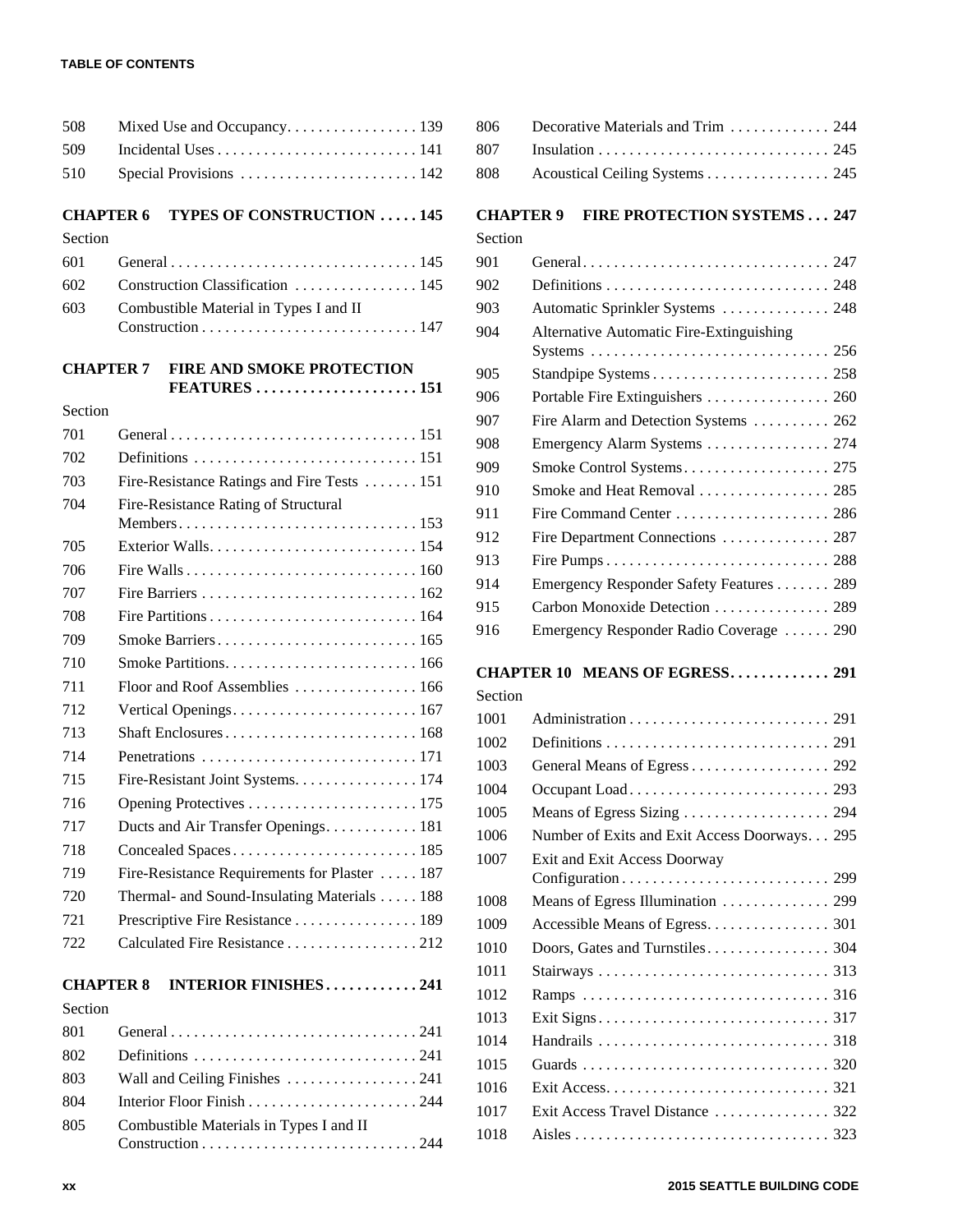| 1019    | Exit Access Stairways and Ramps 323          |         | <b>CHAPTER 13 ENERGY I</b>           |
|---------|----------------------------------------------|---------|--------------------------------------|
| 1020    |                                              | Section |                                      |
| 1021    |                                              | 1301    | General                              |
| 1022    |                                              |         |                                      |
| 1023    | Interior Exit Stairways and Ramps326         |         | <b>CHAPTER 14 EXTERIO!</b>           |
| 1024    |                                              | Section |                                      |
| 1025    | Luminous Egress Path Markings 330            | 1401    | General                              |
| 1026    |                                              | 1402    | Definitions                          |
| 1027    | Exterior Exit Stairways and Ramps 332        | 1403    | Performance Requir                   |
| 1028    | Exit Discharge 333                           | 1404    | Materials.                           |
| 1029    |                                              | 1405    | Installation of Wall                 |
| 1030    | Emergency Escape and Rescue 340              | 1406    | Combustible Materi<br>Exterior Walls |
|         | CHAPTER 11 ACCESSIBILITY 343                 | 1407    | Metal Composite M                    |
| Section |                                              | 1408    | Exterior Insulation a<br>$(EIFS).$   |
| 1101    |                                              | 1409    | High-Pressure Deco                   |
| 1102    |                                              |         | <b>Compact Laminates</b>             |
| 1103    | Scoping Requirements 344                     | 1410    | Plastic Composite D                  |
| 1104    | Accessible Route 344                         |         |                                      |
| 1105    |                                              |         | <b>CHAPTER 15 ROOF ASS</b>           |
| 1106    | Parking and Passenger Loading Facilities 346 |         | <b>ROOFTOF</b>                       |
| 1107    | Dwelling Units, Sleeping Units and Transient | Section |                                      |
| 1108    |                                              | 1501    | General                              |
| 1109    | Other Features and Facilities 353            | 1502    | Definitions                          |
| 1110    | Recreational Facilities 357                  | 1503    | <b>Weather Protection.</b>           |
| 1111    |                                              | 1504    | Performance Requir                   |
| 1112    |                                              | 1505    | Fire Classification.                 |
| 1113    |                                              | 1506    | Materials.                           |
|         |                                              | 1507    | Requirements for Re                  |
| 1114    | Transportation Facilities and Stations 361   | 1508    | Roof Insulation                      |
| 1115    |                                              | 1509    | <b>Radiant Barriers Ins</b>          |
|         |                                              | 1510    | Roofton Structures                   |

**CHAPTER 12 INTERIOR ENVIRONMENT. . . . . . 363** Section

| 1201 |                                      |
|------|--------------------------------------|
| 1202 |                                      |
| 1203 |                                      |
| 1204 | Temperature Control 367              |
| 1205 |                                      |
| 1206 |                                      |
| 1207 |                                      |
| 1208 | Interior Space Dimensions 369        |
| 1209 | Access to Unoccupied Spaces 369      |
| 1210 | Toilet and Bathroom Requirements 369 |
|      |                                      |

#### **TABLE OF CONTENTS**

|                                       | <b>CHAPTER 13 ENERGY EFFICIENCY  371</b>      |  |
|---------------------------------------|-----------------------------------------------|--|
| Section                               |                                               |  |
| 1301                                  |                                               |  |
|                                       |                                               |  |
|                                       | <b>CHAPTER 14 EXTERIOR WALLS  373</b>         |  |
| Section                               |                                               |  |
| 1401                                  |                                               |  |
| 1402                                  |                                               |  |
| 1403                                  | Performance Requirements  373                 |  |
| 1404                                  |                                               |  |
| 1405                                  |                                               |  |
| 1406                                  | Combustible Materials on the Exterior Side of |  |
|                                       | Exterior Walls  380                           |  |
| 1407                                  | Metal Composite Materials (MCM)  381          |  |
| 1408                                  | <b>Exterior Insulation and Finish Systems</b> |  |
|                                       |                                               |  |
| 1409                                  | High-Pressure Decorative Exterior-Grade       |  |
|                                       | Compact Laminates (HPL)  384                  |  |
| 1410                                  | Plastic Composite Decking  385                |  |
|                                       |                                               |  |
| <b>CHAPTER 15 ROOF ASSEMBLIES AND</b> |                                               |  |

#### **CHAPTER 15 ROOF ASSEMBLIES AND ROOFTOP STRUCTURES. . . . . . . . 387**

# 1501 General. . . . . . . . . . . . . . . . . . . . . . . . . . . . . . . . 387 1502 Definitions . . . . . . . . . . . . . . . . . . . . . . . . . . . . . 387 1503 Weather Protection. . . . . . . . . . . . . . . . . . . . . . . 387  $1$ ements  $\ldots$  . . . . . . . . . . . . . . 388 1505 Fire Classification . . . . . . . . . . . . . . . . . . . . . . . 389 1506 Materials. . . . . . . . . . . . . . . . . . . . . . . . . . . . . . . 390  $1000$  Coverings . . . . . . . . . . . . 390 1508 Roof Insulation. . . . . . . . . . . . . . . . . . . . . . . . . . 402  $\text{tailed Above Deck}$  . . . . . . . 402 1510 Rooftop Structures . . . . . . . . . . . . . . . . . . . . . . . 402 1511 Reroofing . . . . . . . . . . . . . . . . . . . . . . . . . . . . . . 405 1512 Photovoltaic Panels and Modules . . . . . . . . . . . 405

# **CHAPTER 16 STRUCTURAL DESIGN. . . . . . . . . . 407**

Section 1601 General. . . . . . . . . . . . . . . . . . . . . . . . . . . . . . . . 407 1602 Definitions and Notations . . . . . . . . . . . . . . . . . 407 1603 Construction Documents . . . . . . . . . . . . . . . . . . 408 1604 General Design Requirements . . . . . . . . . . . . . . 409 1605 Load Combinations . . . . . . . . . . . . . . . . . . . . . . 412 1606 Dead Loads . . . . . . . . . . . . . . . . . . . . . . . . . . . . 413 1607 Live Loads . . . . . . . . . . . . . . . . . . . . . . . . . . . . . 414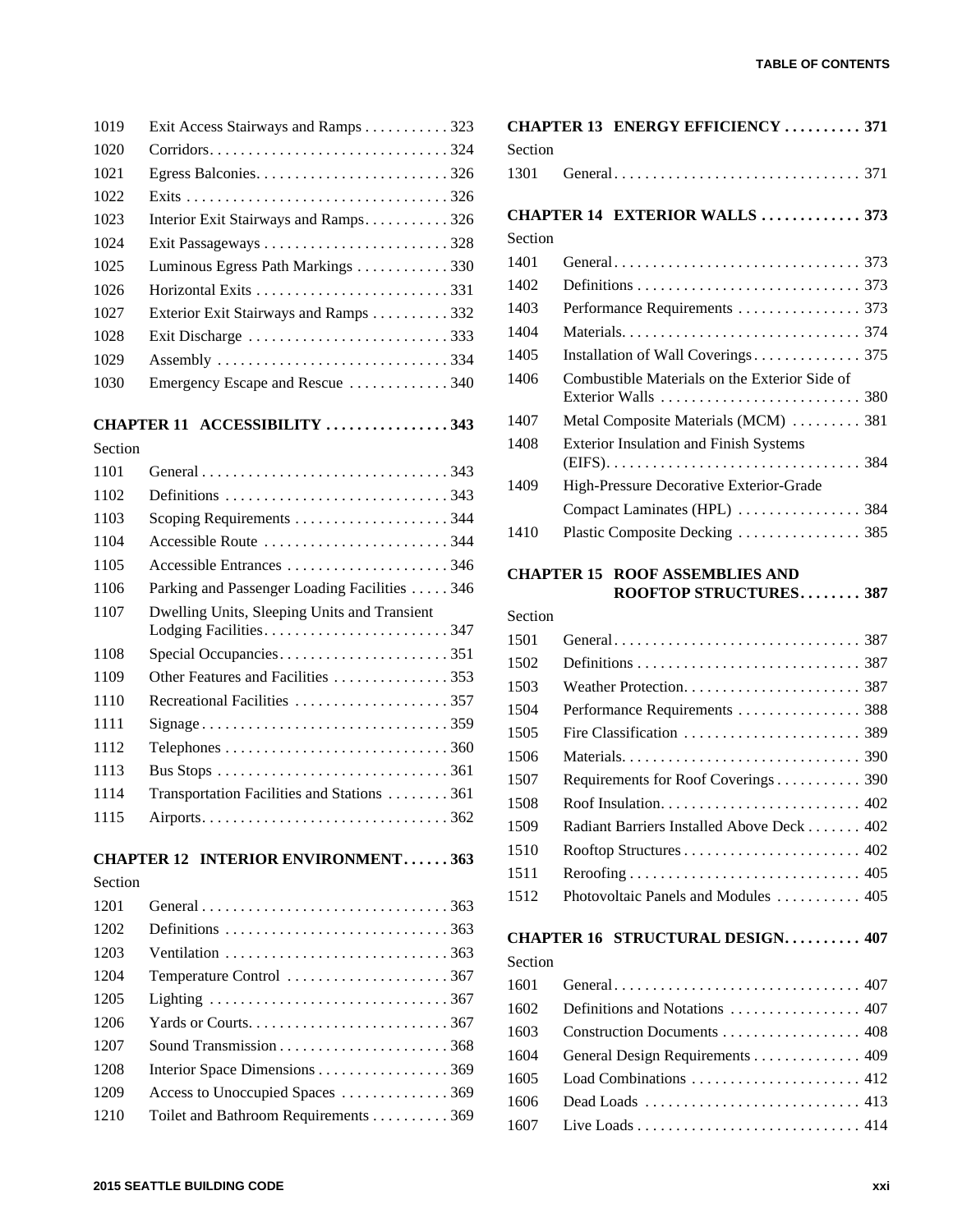| 1608 |                                                                          |
|------|--------------------------------------------------------------------------|
| 1609 | Wind Loads $\ldots \ldots \ldots \ldots \ldots \ldots \ldots \ldots 420$ |
| 1610 |                                                                          |
| 1611 |                                                                          |
| 1612 |                                                                          |
| 1613 | Earthquake Loads 441                                                     |
| 1614 | Atmospheric Ice Loads 455                                                |
| 1615 |                                                                          |
|      |                                                                          |

#### **CHAPTER 17 SPECIAL INSPECTIONS AND**

**TESTS. . . . . . . . . . . . . . . . . . . . . . . . . . 459**

| Section |                                                                |
|---------|----------------------------------------------------------------|
| 1701    |                                                                |
| 1702    |                                                                |
| 1703    |                                                                |
| 1704    | Special Inspections and Tests, Contractor                      |
|         | Responsibility and Structural Observation461                   |
| 1705    | Required Special Inspections and Tests 465                     |
| 1706    | Design Strengths of Materials  473                             |
| 1707    | Alternative Test Procedure473                                  |
| 1708    | In-Situ Load Tests $\dots\dots\dots\dots\dots\dots\dots$ . 473 |
| 1709    | Preconstruction Load Tests 474                                 |
|         |                                                                |

#### **CHAPTER 18 SOILS AND FOUNDATIONS . . . . . . 477**

| Section |                                                                           |
|---------|---------------------------------------------------------------------------|
| 1801    |                                                                           |
| 1802    |                                                                           |
| 1803    | Geotechnical Investigations 477                                           |
| 1804    | Excavation, Grading and Fill $\dots \dots \dots \dots \dots$ . 479        |
| 1805    | Dampproofing and Waterproofing $\ldots \ldots \ldots$ 480                 |
| 1806    | Presumptive Load-Bearing Values of Soils 482                              |
| 1807    | Foundation Walls, Retaining Walls and<br>Embedded Posts and Poles482      |
| 1808    | Foundations $\ldots \ldots \ldots \ldots \ldots \ldots \ldots \ldots$ 488 |
| 1809    | Shallow Foundations $\ldots \ldots \ldots \ldots \ldots$                  |
| 1810    |                                                                           |
| 1811    | Methane Reduction Measures 505                                            |
|         |                                                                           |

### **CHAPTER 19 CONCRETE . . . . . . . . . . . . . . . . . . . . 507**

| <b>Section</b> |                                            |
|----------------|--------------------------------------------|
| 1901           |                                            |
| 1902           |                                            |
| 1903           | Specifications for Tests and Materials 507 |
| 1904           |                                            |
| 1905           |                                            |
|                |                                            |

| 1906    |                                    |  |
|---------|------------------------------------|--|
| 1907    |                                    |  |
| 1908    |                                    |  |
|         |                                    |  |
| Section |                                    |  |
| 2001    |                                    |  |
|         |                                    |  |
|         | <b>CHAPTER 21 MASONRY  515</b>     |  |
| Section |                                    |  |
| 2101    |                                    |  |
| 2102    |                                    |  |
| 2103    | Masonry Construction Materials 516 |  |

| 2103 | Masonry Construction Materials 516                                          |  |
|------|-----------------------------------------------------------------------------|--|
| 2104 |                                                                             |  |
| 2105 |                                                                             |  |
| 2106 | Seismic Design. $\dots \dots \dots \dots \dots \dots \dots \dots \dots 517$ |  |
| 2107 |                                                                             |  |
| 2108 | Strength Design of Masonry  517                                             |  |
| 2109 |                                                                             |  |
| 2110 |                                                                             |  |
| 2111 |                                                                             |  |
| 2112 |                                                                             |  |
| 2113 |                                                                             |  |
| 2114 |                                                                             |  |

## **CHAPTER 22 STEEL . . . . . . . . . . . . . . . . . . . . . . . . . 529**

# Section 2201 General. . . . . . . . . . . . . . . . . . . . . . . . . . . . . . . . 529 2202 Definitions . . . . . . . . . . . . . . . . . . . . . . . . . . . . . 529 2203 Identification and Protection of Steel for Structural Purposes . . . . . . . . . . . . . . . . . . . . . . 529 2204 Connections . . . . . . . . . . . . . . . . . . . . . . . . . . . . 529 2205 Structural Steel. . . . . . . . . . . . . . . . . . . . . . . . . . 529 2206 Composite Structural Steel and Concrete Structures . . . . . . . . . . . . . . . . . . . . . . . . . . . . . . 530 2207 Steel Joists . . . . . . . . . . . . . . . . . . . . . . . . . . . . . 530 2208 Steel Cable Structures . . . . . . . . . . . . . . . . . . . . 531 2209 Steel Storage Racks . . . . . . . . . . . . . . . . . . . . . . 531 2210 Cold-Formed Steel . . . . . . . . . . . . . . . . . . . . . . . 531 2211 Cold-Formed Steel Light-Frame Construction. . . . . . . . . . . . . . . . . . . . . . . . . . . . 531 **CHAPTER 23 WOOD . . . . . . . . . . . . . . . . . . . . . . . . . 533**

| Section |  |
|---------|--|
|         |  |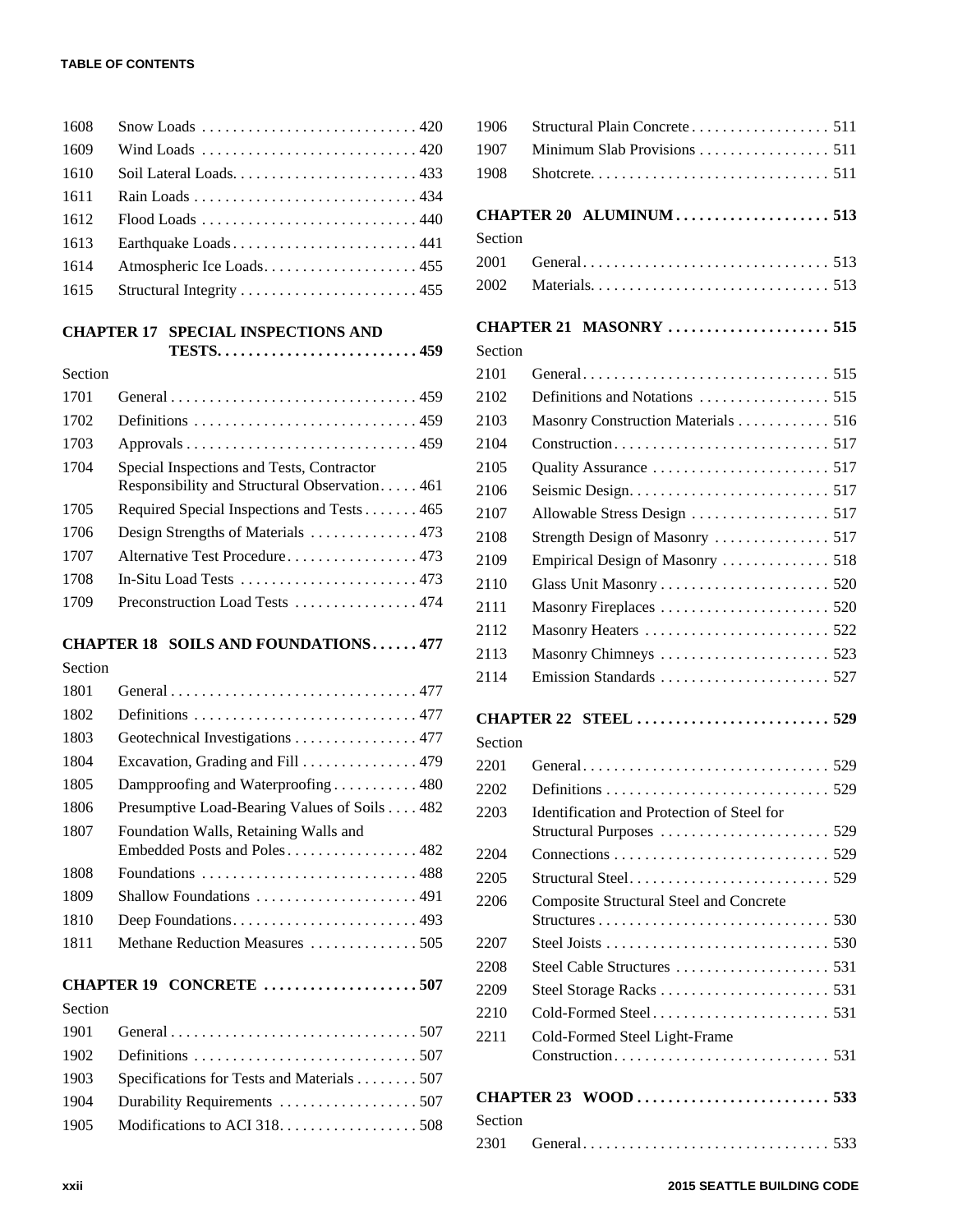| 2302                             |                                                                        |  |
|----------------------------------|------------------------------------------------------------------------|--|
| 2303                             | Minimum Standards and Quality 533                                      |  |
| 2304                             | General Construction Requirements. 537                                 |  |
| 2305                             | General Design Requirements for Lateral<br>Force-Resisting Systems 548 |  |
| 2306                             |                                                                        |  |
| 2307                             | Load and Resistance Factor Design 551                                  |  |
| 2308                             | Conventional Light-Frame Construction 551                              |  |
| 2309                             | Wood Frame Construction Manual $\ldots \ldots \ldots$ 601              |  |
|                                  |                                                                        |  |
| CHAPTER 24 GLASS AND GLAZING 603 |                                                                        |  |
| Section                          |                                                                        |  |
| 2401                             |                                                                        |  |
| 2402                             |                                                                        |  |
| 2403                             |                                                                        |  |
| 2404                             | Wind, Snow, Seismic and Dead Loads on                                  |  |
|                                  |                                                                        |  |
| 2405                             | Sloped Glazing and Skylights  605                                      |  |
| 240c                             | $C_1, C_2, \ldots, C_1, C_2, \ldots$<br>$\epsilon$                     |  |

| 2405 - | Sloped Glazing and Skylights $\ldots \ldots \ldots \ldots \ldots$                  |
|--------|------------------------------------------------------------------------------------|
| 2406   |                                                                                    |
| 2407   |                                                                                    |
| 2408   |                                                                                    |
| 2409   | Glass in Walkways, Elevator Hoistways and                                          |
|        | Elevator Cars $\ldots \ldots \ldots \ldots \ldots \ldots \ldots \ldots \ldots$ 609 |

#### **CHAPTER 25 GYPSUM BOARD, GYPSUM PANEL PRODUCTS AND PLASTER . . . . . . 611**

### Section

| 2501 |                                                                               |
|------|-------------------------------------------------------------------------------|
| 2502 |                                                                               |
| 2503 |                                                                               |
| 2504 |                                                                               |
| 2505 |                                                                               |
| 2506 | Gypsum Board and Gypsum Panel Product                                         |
| 2507 | Lathing and Plastering $\ldots \ldots \ldots \ldots \ldots \ldots \ldots$ 612 |
| 2508 |                                                                               |
| 2509 | Showers and Water Closets $\dots\dots\dots\dots\dots\dots$ 614                |
| 2510 | Lathing and Furring for Cement Plaster                                        |
| 2511 |                                                                               |
| 2512 |                                                                               |
| 2513 |                                                                               |
| 2514 |                                                                               |

| Section           |                                                                                                         |  |
|-------------------|---------------------------------------------------------------------------------------------------------|--|
| 2601              |                                                                                                         |  |
| 2602              |                                                                                                         |  |
| 2603              |                                                                                                         |  |
| 2604              |                                                                                                         |  |
| 2605              |                                                                                                         |  |
| 2606              |                                                                                                         |  |
| 2607              | Light-Transmitting Plastic Wall Panels 624                                                              |  |
| 2608              | Light-Transmitting Plastic Glazing  625                                                                 |  |
| 2609              | Light-Transmitting Plastic Roof Panels 625                                                              |  |
| 2610              | Light-Transmitting Plastic Skylight Glazing 626                                                         |  |
| 2611              | Light-Transmitting Plastic Interior Signs  626                                                          |  |
| 2612              |                                                                                                         |  |
| 2613              | Fiber-Reinforced Polymer 627                                                                            |  |
| 2614              | Reflective Plastic Core Insulation  628                                                                 |  |
|                   | CHAPTER 27 ELECTRICAL  629                                                                              |  |
| Section           |                                                                                                         |  |
| 2701              |                                                                                                         |  |
| 2702              | <b>Emergency and Legally Required Standby</b>                                                           |  |
|                   |                                                                                                         |  |
|                   |                                                                                                         |  |
|                   | CHAPTER 28 MECHANICAL SYSTEMS 631                                                                       |  |
| Section           |                                                                                                         |  |
| 2801              |                                                                                                         |  |
|                   | CHAPTER 29 PLUMBING SYSTEMS 633                                                                         |  |
| Section           |                                                                                                         |  |
| 2901              |                                                                                                         |  |
| 2902              | Minimum Plumbing Facilities 633                                                                         |  |
| <b>CHAPTER 30</b> | <b>ELEVATORS AND CONVEYING</b><br>$SYSTEMS \ldots \ldots \ldots \ldots \ldots \ldots \ldots \ldots 639$ |  |
| Section           |                                                                                                         |  |
| 3001              |                                                                                                         |  |
| 3002              |                                                                                                         |  |
| 3003              |                                                                                                         |  |
| 3004              |                                                                                                         |  |
| 3005              | Authority To Disconnect Utilities, Take                                                                 |  |
|                   | Conveyances Out of Service and Investigate                                                              |  |
|                   |                                                                                                         |  |
| 3006              | Installation and Alteration Permits  641                                                                |  |
| 3007              |                                                                                                         |  |
| 3008<br>3009      | Required Installation Inspections. 642<br>Certificates of Inspection and Operation 642                  |  |